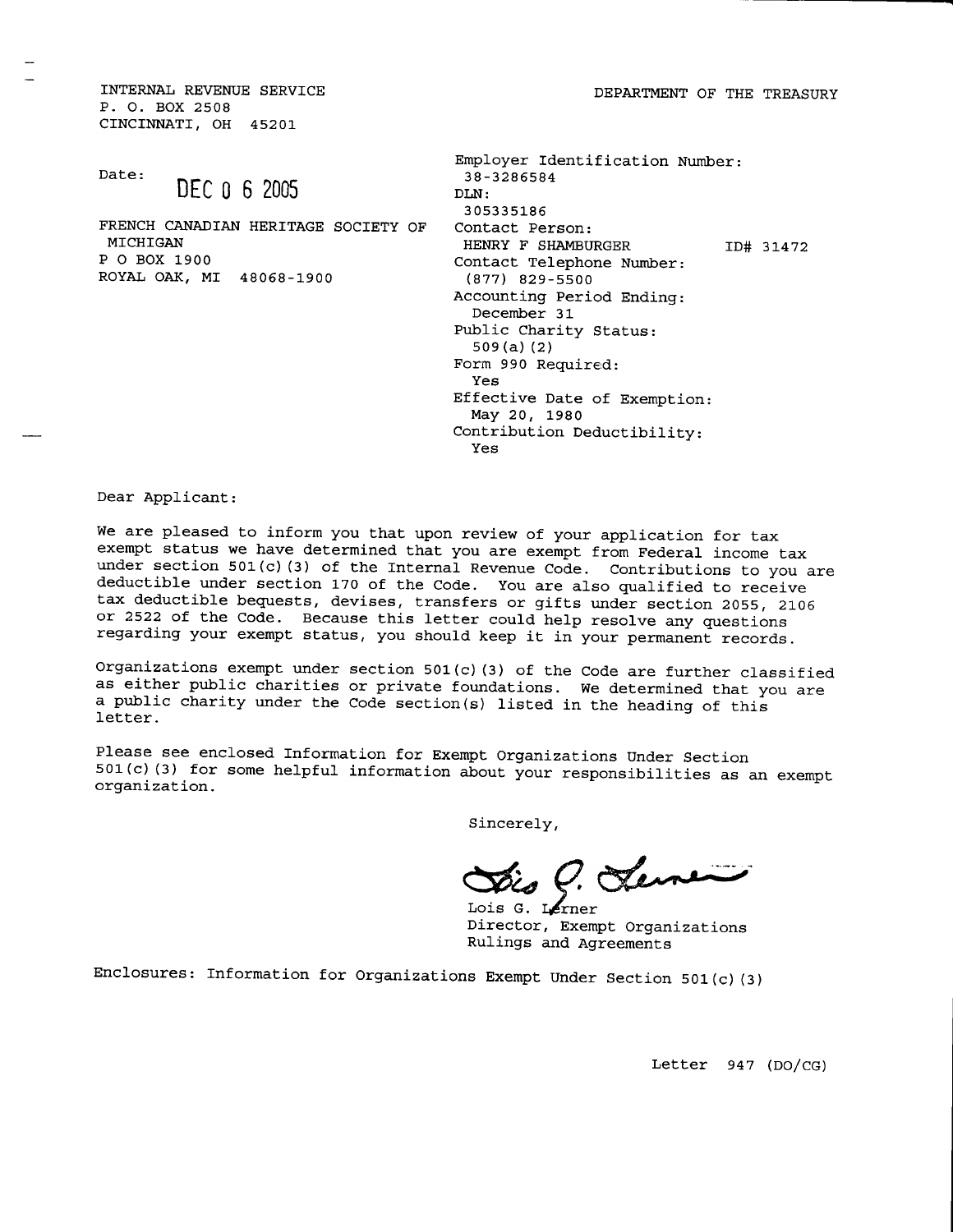# INFORMATION FOR ORGANIZATIONS EXEMPT UNDER SECTION 501(c)(3)

# WHERE TO GET FORMS AND HELP

Forms and instructions may be obtained by calling toll free 1-800-829-3676, through the Internet web Site at www.irs.gov, and aLso at local tax assistance centers.

Additional information about any topic discussed below may be obtained through our customer service function by calling toll free 1-877-829-5500 between 8:30 a.m. - 5:30 p.m. Eastern time.

# NOTIFY US ON THESE MATTERS

If you change your name, address, purposes, operations or sources of financial support, please inform our TE/GE Customer Account Services Office at the following address: Internal Revenue Service, P.O. Box 2508, Cincinnati, Ohio 45201. If you amend your organizational document or by-laws, or dissolve your organization, provide the Customer Account Services Office with a copy of the amended documents. Please use your employer identification number on all returns you file and in all correspondence with the Internal Revenue Service.

## FILING REQUIREMENTS

In your exemption letter we indicated whether you must file Form 990, Return of Organization Exempt From Income Tax. Form 990 (or Form 990-EZ) is filed with the Ogden Submission Processing Center, Ogden UT 84201-0027.

You are required to file a Form 990 only if your gross receipts are normally more than \$25,000.

If your gross receipts are normally between \$25,000 and \$L00,000, and your total assets are Less than \$250,000, you may fiLe Form 990-Ez. If your gross receipts are over \$100,000, or your total assets are over \$250,000, you must file the complete Form 990. The Form 990 instructions show how to compute your "normal" receipts.

Form 990 Schedule A is required for both Form 990 and Form 990-EZ.

If a return is required, it must be filed by the 15th day of the fifth month after the end of your annual accounting period. There are penalties for failing to timely file a complete return. For additional information on penalties, see Form 990 instructions or call our toll free number.

If your receipts are below  $$25,000$ , and we send you a Form 990 Package, follow the instructions in the package on how to complete the limited return to advise us that you are not required to file.

If your exemption letter states that you are not required to file Form 990, you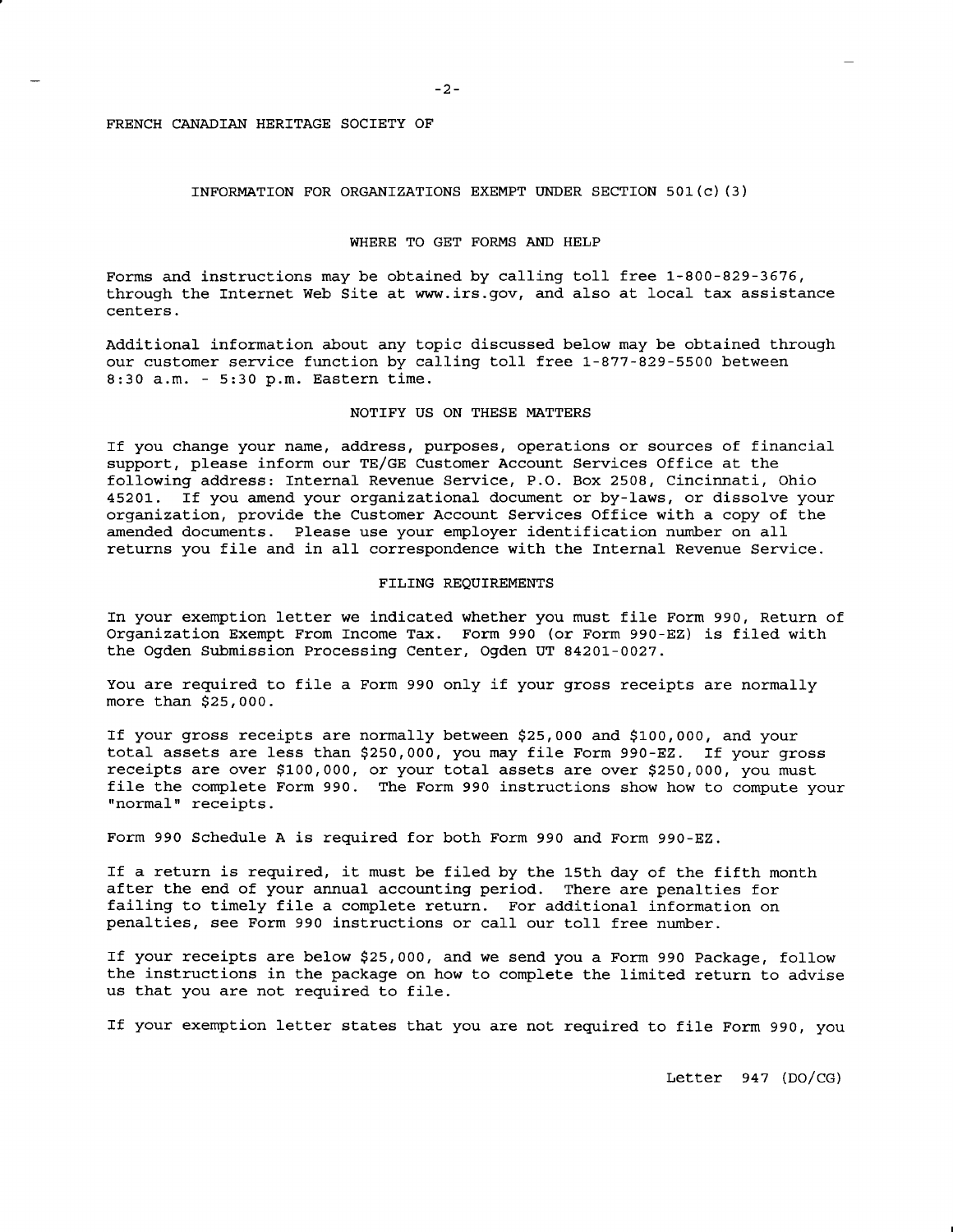are exempt from these reguirements.

## UNRELATED BUSINESS INCOME TAX RETURN

If you receive more than \$1,000 annually in gross receipts from a regular trade or business you may be subject to Unrelated Business Income Tax and reguired to file Form 990-T, Exempt Organization Business Income Tax Return. There are several exceptions to this tax.

- 1. Income you receive from the performance of your exempt activity is not unrelated business income.
- 2. Income from fundraisers conducted by volunteer workers, or where donated merchandise is sold, is not unrelated business income.
- 3. Income from routine investments such as certificates of deposit, savings accounts, or stock dividends is usually not unrelated business income.

There are special rules for income derived from real estate or other investments purchased with borrowed funds. This income is called "debt financed" income. For additional information regarding unrelated business income tax see Publication 598, Tax on Unrelated Business Income of Exempt Organizations, or call our toll free number shown above.

# PUBLIC INSPECTION OF APPLICATION AND INFORMATION RETURN

You are required to make your annual information return, Form 990 or Form 990-EZ, available for public inspection for three years after the later of the due date of the return, or the date the return is filed. You are also reguired to make available for public inspection your exemption application, any supporting documents, and your exemption letter. Copies of these documents are also required to be provided to any individual upon written or in person request without charge other than reasonable fees for copying and postage. You may fulfill Lhis reguirement by placing these documents on the fnternet. Penalties may be imposed for failure to comply with these requirements. Additional information is available in Publication 557, Tax-Exempt Status for Your Organization, or you may call our toll free number shown above.

# FI'NDRAISING

Contributions to you are deductible only to the extent that they are gifts and no consideration is received in return. Depending on the circumstances, tick purchases and similar payments in conjunction with fundraising events may not qualify as fulIy deductible contributions.

#### CONTRIBUTIONS OF S25O OR MORE

Donors must have written substantiation from the charity for any charitable contribution of \$250 or more. Although it is the donor's responsibility to obtain written substantiation from the charity, you can assist donors by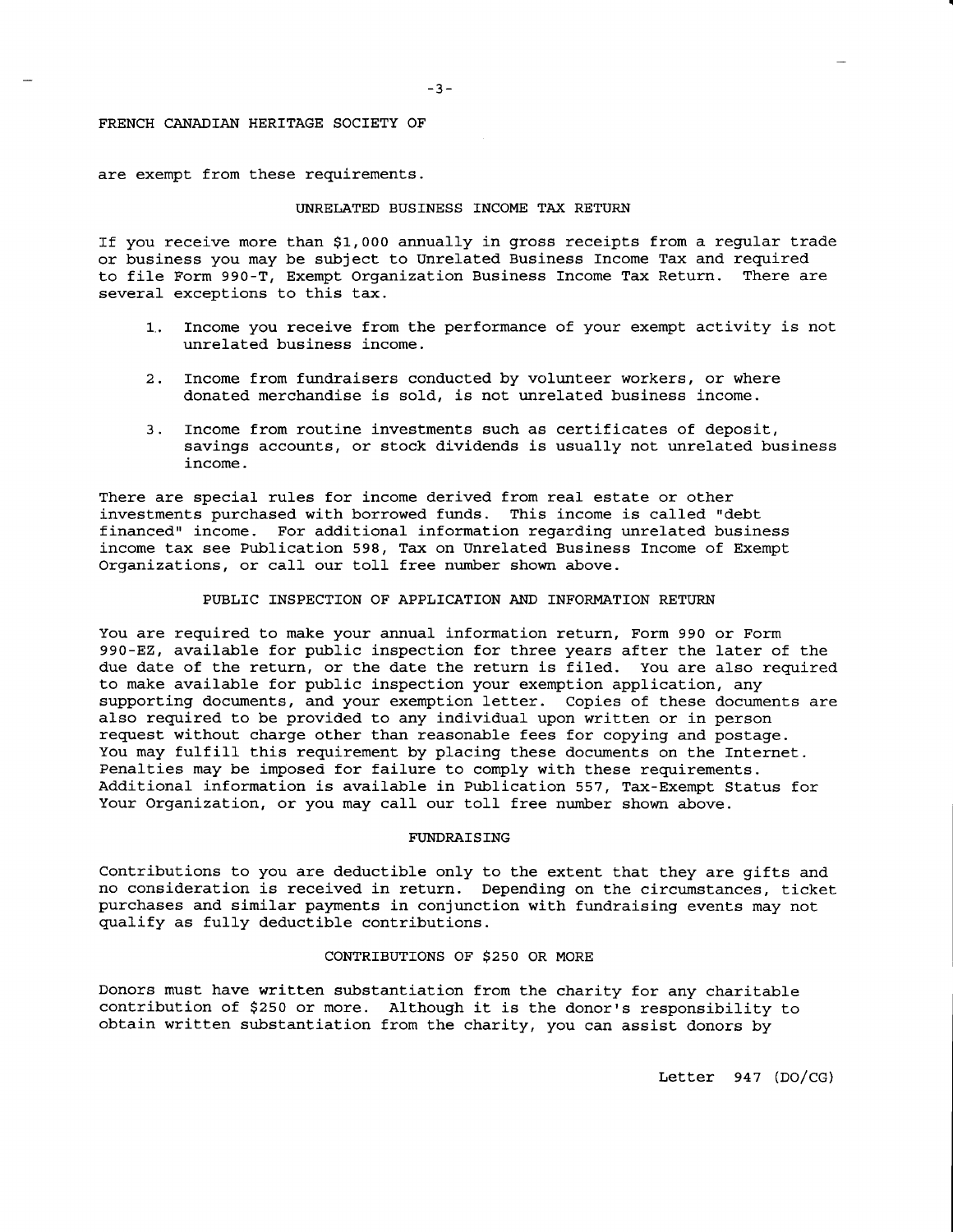providing a written statement listing any cash contribution or describing any donated property.

This written statement must be provided at the time of the contribution. There is no prescribed format for the written statement. Letters, postcards and electronic (e-mail) or computer-generated forms are acceptable.

The donor is responsible for the valuation of donated property. However, your written statement must provide a sufficient description to support the donor's contribution. For additional information regarding donor substantiation, see Publication t77L, Charitable Contributions - Substantiation and Disclosure Requirements. For information about the valuation of donated property, see Publication 561, Determining the Value of Donated Property.

# CONTRIBUTIONS OF MORE THAN \$75 AND CHARITY PROVIDES GOODS OR SERVICES

You must provide a written disclosure statement to donors who receive goods or services from you in exchange for contributions in excess of \$75.

Contribution deductions are allowable to donors only to the extent their contributions exceed the value of the goods or services received in exchange. Ticket purchases and similar payments in conjunction with fundraising events may not necessarily gualify as fu1ly deductible contributions, depending on the circumstances. If your organization conducts fundraising events such as benefit dinners, shows, membership drives, etc., where something of value is received, you are required to provide a written statement informing donors of the fair market value of the specific items or services you provided in exchange for contributions of more than \$75.

You should provide the written disclosure statement in advance of any event, determine the fair market value of any benefit received, determine the amount of the contribution that is deductible, and state this information in your fundraising materials such as solicitations, tickets, and receipts. The amount of the contribution that is deductible is Limited to the excess of any money (and the value of any property other than money) contributed by the donor less the value of goods or services provided by the charity. Your disclosure statement should be made, no later than, at the time payment is received. Subject to certain exceptions, your disclosure responsibility applies to any fundraising circumstances where each complete payment, including the contribution portion, exceeds \$75. For additional information, see Publication 1771 and Publication 526, Charitable Contributions.

#### EXCESS BENEFIT TRANSACTIONS

Excess benefit transactions are governed by section 4958 of the Code. Excess benefit transactions involve situations where a section  $501(c)$  (3) organization provides an unreasonable benefit to a person who is in a position to exercise substantial influence over the organization's affairs. If you believe there may be an excess benefit transaction involving your organization, you should report. the transaction on Form 990 or 990-EZ. Additional information can be

Letter 947 (DO/CG)

-4-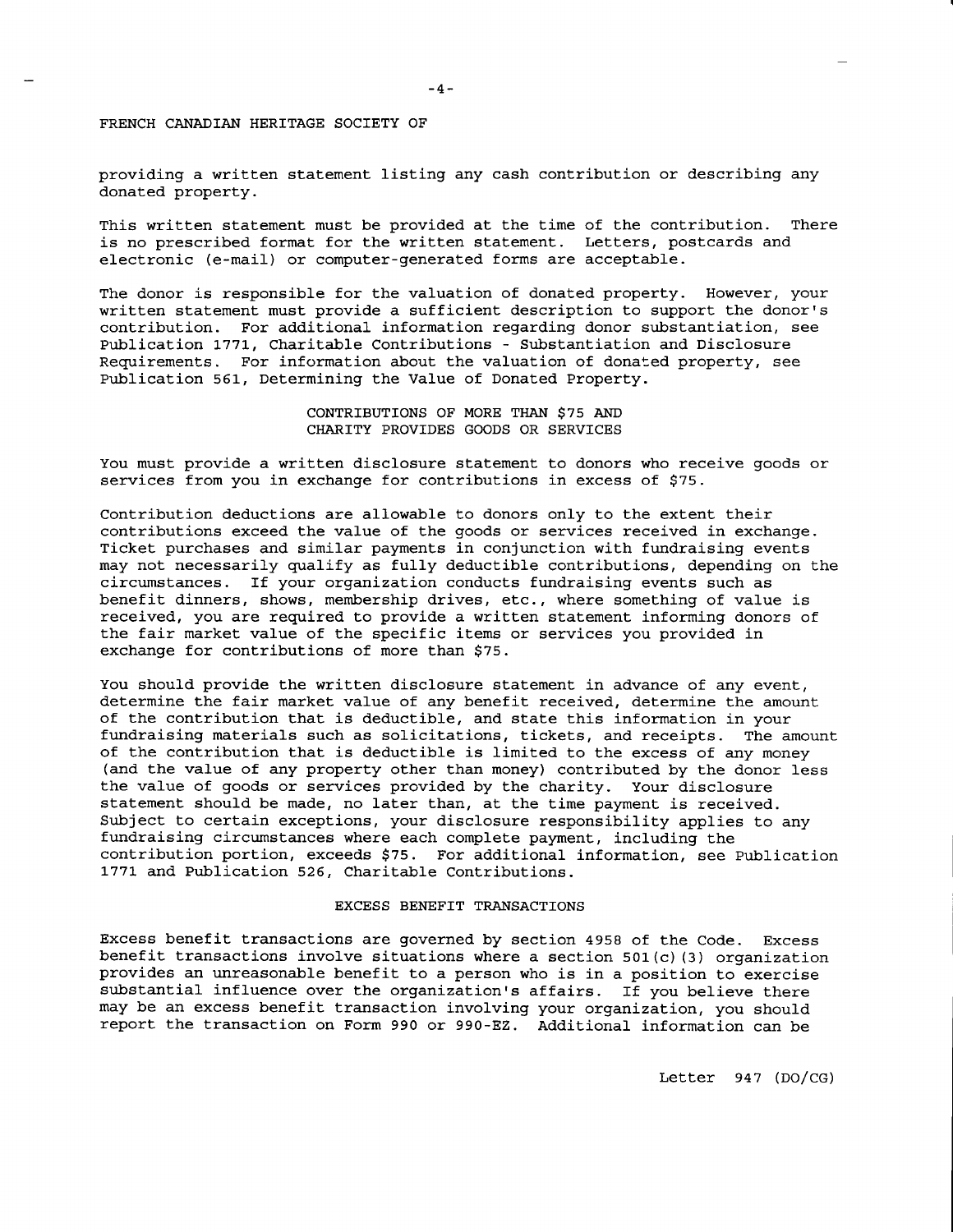found in the instructions for Form 990 and Form 990-Ez, or you may call our toll free number to obtain additional information on how to correct and report this transaction.

# EMPLOYMENT TAXES

If you have employees, you are subject to income tax withholding and the social security taxes imposed under the Federal Insurance Contribution Act (FICA). You are reguired to withhold Federal income tax fromyour employee's wages and you are required to pay FICA on each employee who is paid more than \$100 in wages during a calendar year. To know how much income tax to withhold, you should have a Form W-4, Employee's Withholding Allowance Certificate, on file for each employee. organizations described in section 501(c) (3) of the Code are not reguired to pay Federal Unemployment Tax (FUTA).

Employment taxes are reported on Form 941, Employer's Quarterly Federal- Tax Return. The requirements for withholding, depositing, reporting and paying employment taxes are explained in Circular E, Employer's Tax Guide, (Publication 15), and Employer's Supplemental Tax Guide, (Publication 15-A). These publications explain your tax responsibilities as an employer.

#### **CHURCHES**

Churches may employ both ministers and church workers. employees of churches or church-controlled organizations are subject to income tax withholding, but may be exempt from FICA taxes. Churches are not reguired to pay FUTA tax. In addition, although ministers are generally common law employees, they are not treated as employees for employment tax purposes. These special employment tax rules for members of the clergy and religious workers are explained in Publication 517, Social Security and Other Information for Members of the Clergy and Religious Workers. Churches should also consult Publications 15 and 15-A. Publication 1828, Tax Guide for Churches and Religious Organizations, also discusses the various benefits and responsibilities of these organizations under Federal tax Iaw.

## PUBIJIC CHARITY STATUS

Every organization that qualifies for tax-exemption as an organization described in section 501(c)(3) is a private foundation unless it falls into one of the categories specifically excluded from the definition of that term [referred to in section 509(a)(1), (2), (3), or  $(4)$ ]. In effect, the definition divides these organizations into two classes, namely private foundations and public charities.

Public charities are generally those that either have broad public support or actively function in a supporting relationship to those organizations.

Public charities enjoy several advantages over private foundations. There are certain excise taxes that apply to private foundations but not to public charities. A private foundation must also annually file Form 990-PF, Return of Private Foundation, even if it had no revenue or expenses.